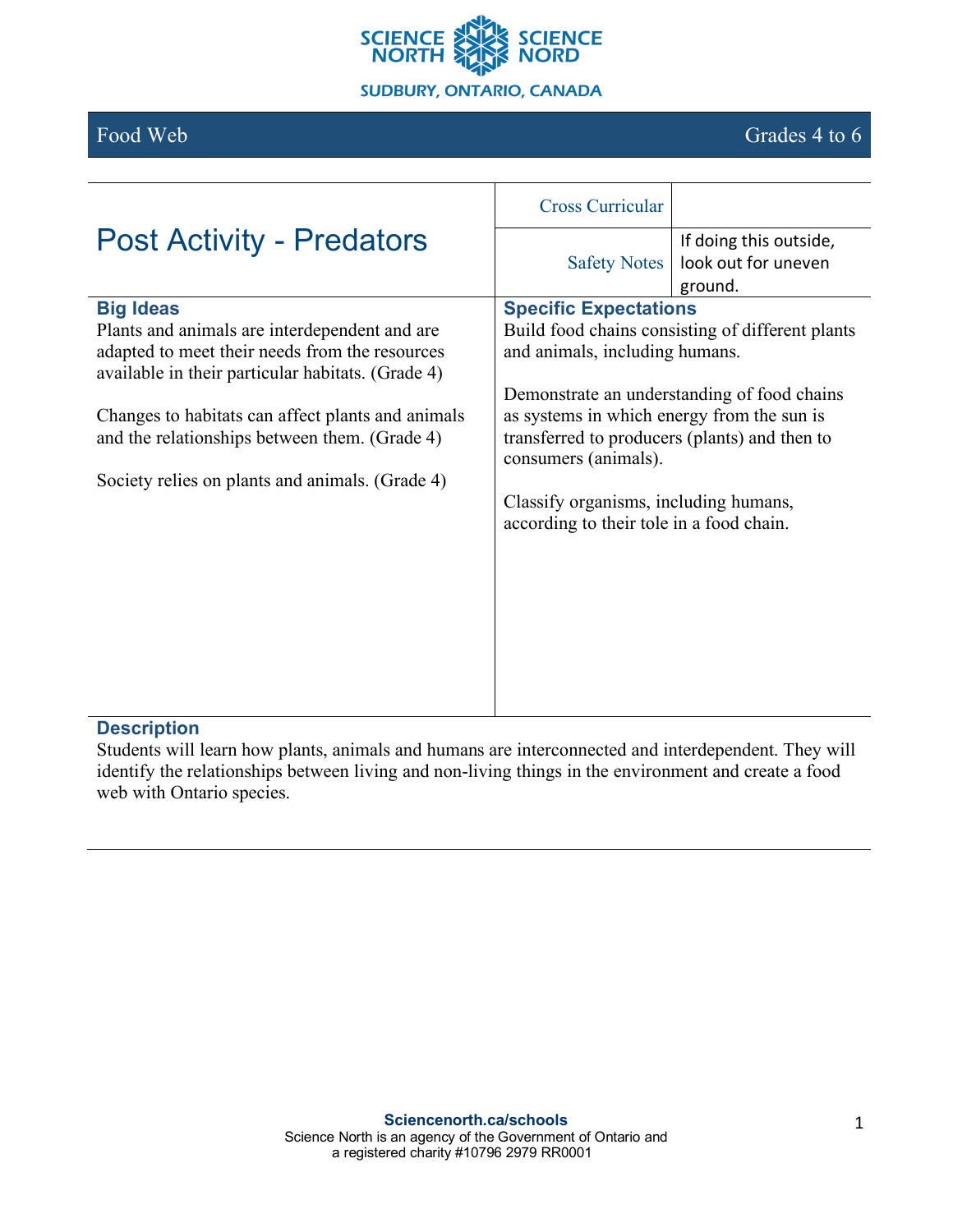

#### **SUDBURY, ONTARIO, CANADA**

# **Materials**

Ball of string or yarn Picture- or name-cards with different plants, animals and non-living factors (see resource)

#### **Accommodations/Modifications**

You can use picture or words to represent the different parts of the environment.

This game can be played inside or outside.

# **Introduction**

Almost all energy for life on Earth comes from the sun. Plants use the sun's energy and nutrients from the air and soil to grow and produce sugars. Plants are **producers** because they produce their own energy from the sun. Animals gain energy by eating plants and/or animals, and are called **consumers**. Animals that only eat plants are **herbivores**. Animals that only eat other animals are **carnivores**. Animals that eat both plants and animals are **omnivores**. When both plants and animals die, organisms, like earthworms and microbes, recycle the dead and rotting material into organic soil. These organisms are called **decomposers**. A food chain is a simple representation of how energy flows from the sun to the top predator in an area. However, the environment is made of many different species all interacting with each other. Some species share the same food source and are competing with many other species. These interactions all together form what is called a food web.

### **Action**

- 1. Have your students stand in a large circle. This can be done in the classroom, or outside if you need more room.
- 2. Ask the students to describe living and non-living things that make up an ecosystem. Be sure to have the students mention the sun, soil and water, as well as plants and animals.
- 3. Ask the students to describe how different living organisms get energy to live and grow. If they haven't mentioned it, bring up that animals rely on plants for energy, but often plants rely on animals to reproduce and grow.
- 4. After recap, assign roles to each of the students in the circle. Make sure to include the sun, a variety of plants, a variety of animals, and humans. Use the list, provided as a resource, with this lesson plan. Your class can also come up with species for different food webs prior to the physical activity.
- 5. Ask students to say where all the energy comes from (the sun). Give the student who is the "sun" the ball of yarn. Then, name one food chain that will start with the sun and end with a carnivore (top predator). Pass the yarn from student to student in the food chain described. At the end, pass the yarn back to the "sun".